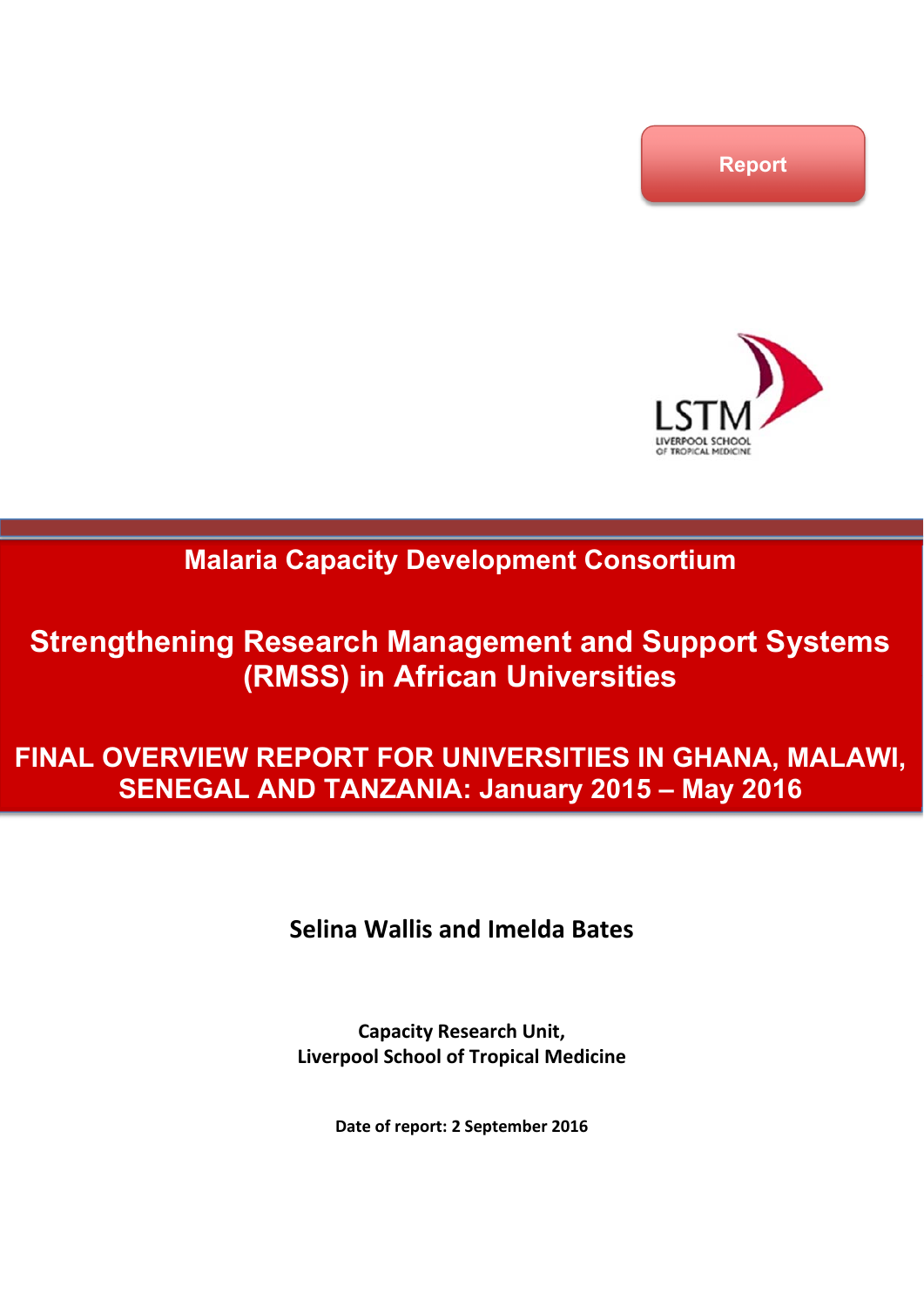#### **Contents**

| 9. Table 1. Progress on action plans for each institution during 2015-16  10-12 |  |
|---------------------------------------------------------------------------------|--|

| Appendix 2: Recommendations from the 2014 baseline RMSS overview report  14-15 |  |
|--------------------------------------------------------------------------------|--|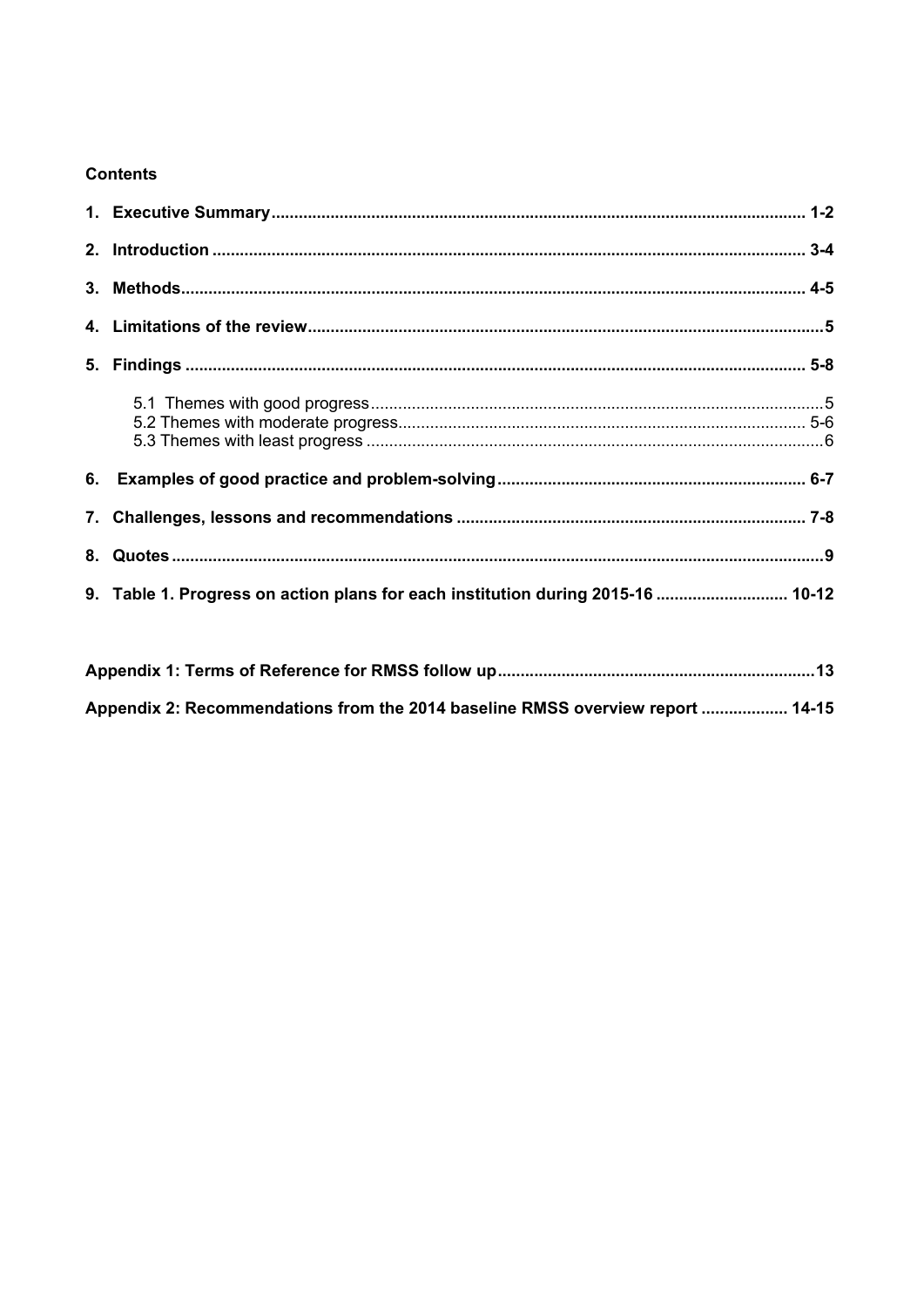## **Abbreviations**

| <b>BSU</b>    | <b>Building Stronger Universities</b>                         |
|---------------|---------------------------------------------------------------|
| <b>CHS</b>    | <b>College of Health Sciences</b>                             |
| <b>CRU</b>    | <b>Capacity Research Unit</b>                                 |
| <b>DANIDA</b> | Ministry of Foreign Affairs of Denmark                        |
| <b>DRUSSA</b> | Development Research Uptake in sub-Saharan Africa             |
| <b>ICT</b>    | Information and communications technology                     |
| <b>KCCR</b>   | Kumasi Centre for Collaborative Research in Tropical Medicine |
| <b>KNUST</b>  | Kwame Nkrumah University of Science and Technology            |
| <b>LSTM</b>   | Liverpool School of Tropical Medicine                         |
| <b>MCDC</b>   | Malaria Capacity Development Consortium                       |
| <b>MEPI</b>   | <b>Medical Education Partnership Initiative</b>               |
| MoU           | Memorandum of Understanding                                   |
| <b>OGR</b>    | Office of Grants and Research                                 |
| PI            | Principal Investigator                                        |
| <b>RMSS</b>   | Research Management and Support Systems                       |
| <b>RSC</b>    | <b>Research Support Centre</b>                                |
| <b>SoP</b>    | Standard operating procedures                                 |
| <b>URO</b>    | <b>University Relations Office</b>                            |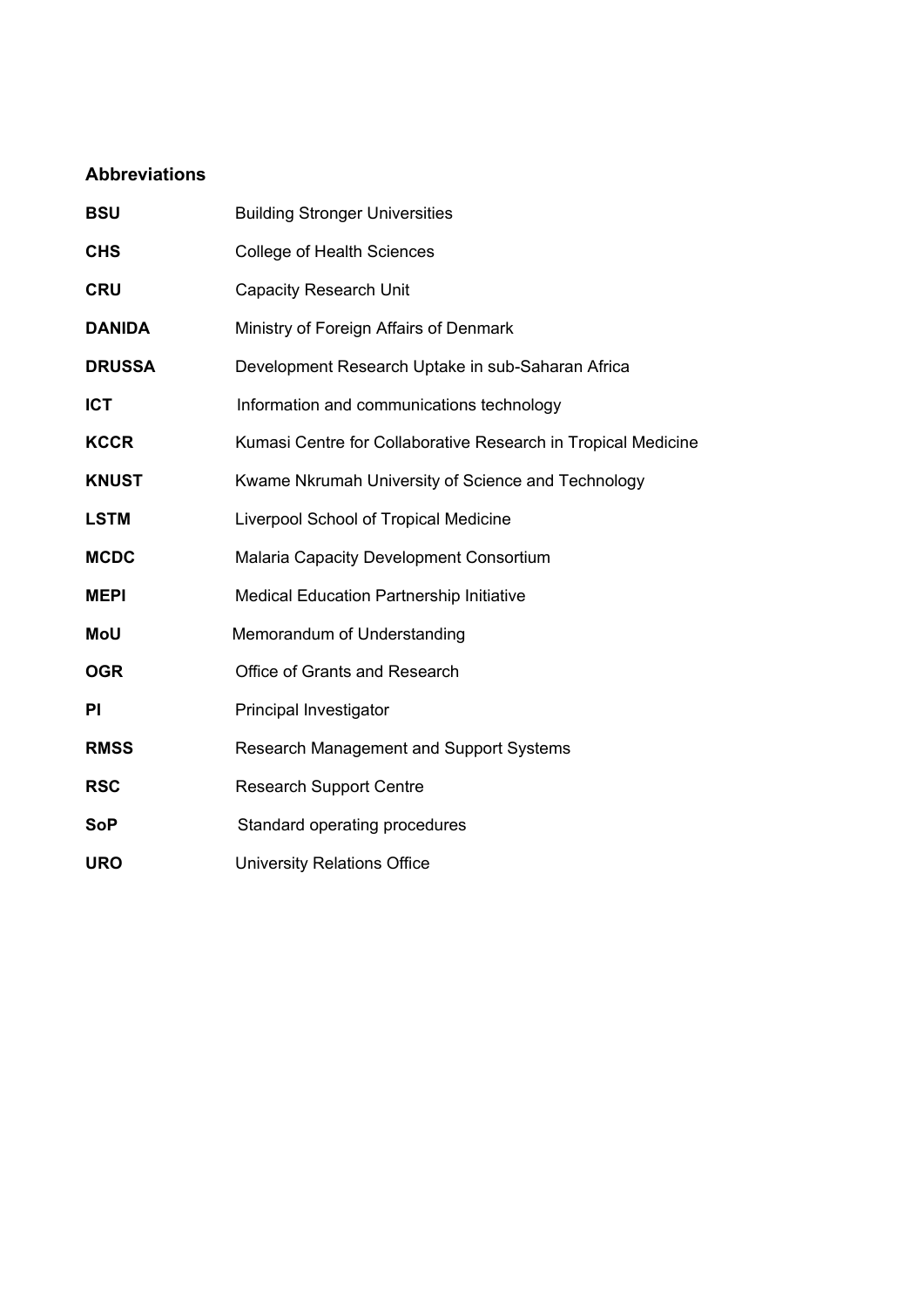## **1. Executive summary**

A key aim of the MCDC programme was to strengthen the capacity of its African partner universities to provide academic, administrative and financial support for international quality research activities. In 2013 MCDC requested the CRU research team at LSTM to undertake a review of the research support systems and structures within four of MCDC's partner African universities and to identify gaps that could be addressed within the time scale of the project. This was known as the Research Management and Support Systems (RMSS) project (2014-16).

Baseline RMSS capacity was reviewed during visits to the universities in 2014 and university-specific reports as well as an overview report were produced. These reports contained recommendations for solving the capacity gaps. The solutions had been agreed during debriefing sessions which were held in each university the end of the visits. This 2016 overview report outlines progress made in strengthening RMSS capacity since the 2014 baseline visits and is based on information contained in each of the university's individual 2015-16 follow up reports. The information in these follow up reports is based exclusively on the MCDC principal investigators' self-reported progress and has not been independently verified. MCDC had allocated funds (of up to £25k) to enable the principal investigators in each university to fulfill some of the actions needed to address RMSS capacity gaps. The funds were to be awarded following submission of a justified budget by principal investigators but in practice justification proved difficult and in some cases minimal or no funds were transferred. The progress made by each university is therefore a useful indicator of what might be achieved by other research institutions in Africa who do not have external support.

To develop the data collection tools for the 2014 baseline study, CRU conducted a literature search and consulted with experts in various aspects of RMSS to reach a 'saturated' comprehensive list of all the structures and systems needed by research institutions to produce high quality research and be recognised as internationally successful. The list was converted into a data collection toolkit comprising three methods (i.e. interview guides, document reviews and observation guides for institutional research facilities) for use during visits to the four universities. The items in list were grouped into eight RMSS components to aid analysis of the findings:

- 1. Research Strategies and Policies
- 2. Institutional Support Services and Infrastructure
- 3. Supporting Funding Applications
- 4. Project Management and Control<br>5. Human Resource Management fo
- 5. Human Resource Management for Research
- 6. Human Resource Development for Research
- 7. External Promotion of Research
- 8. National Research Engagement

For the 2016 follow up reports, interviews were conducted over 15 months by Skype and telephone interviews with the MCDC principal investigator. Information obtained about progress against the 2014 recommendations was mapped against the eight RMSS components using a pre-prepared matrix. We used a rough scoring system to gauge whether the collective progress against the recommendations for the four anonymised institutions was 'good', 'moderate' or 'little/none'. This helped us understand which components of research support systems the universities found most easy to address and which were the hardest.

All of the universities had made substantial progress in addressing their RMSS capacity gaps within their departments, schools and colleges and also, more impressively, at university level. They made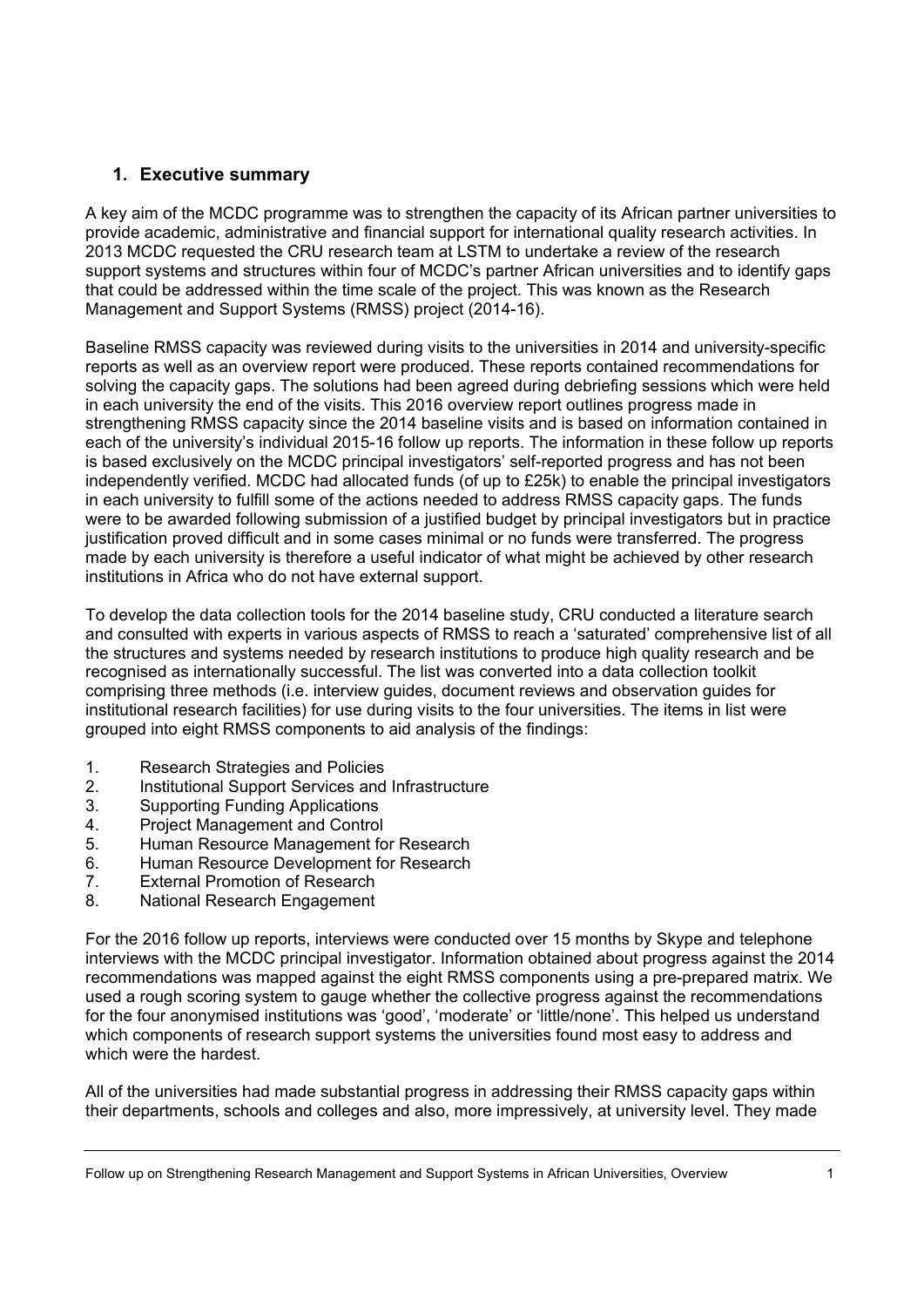most progress on components concerning support for research applications and project management. Least progress was achieved on components related to the development of research strategies and dissemination and uptake of research outputs. Intermediate progress was made on strengthening research infrastructure, research skills training and research-related management of human resources.

Examples of good practice and problem-solving were identified during the follow up since these could provide useful ideas for other research institutions and generated resources that might be shared. Common findings across the universities which could be useful learning points for future programmes included the need for:

- research capacity 'change' agents or teams which were able to influence university decisionmaking
- ensuring university-wide buy-in for the vision and actions for strengthening institutional research capacity
- a university-wide collaboratively-developed research strategy with actions and progress monitoring indicators
- forums for inter-university sharing of experiences, challenges and resources for strengthening research capacity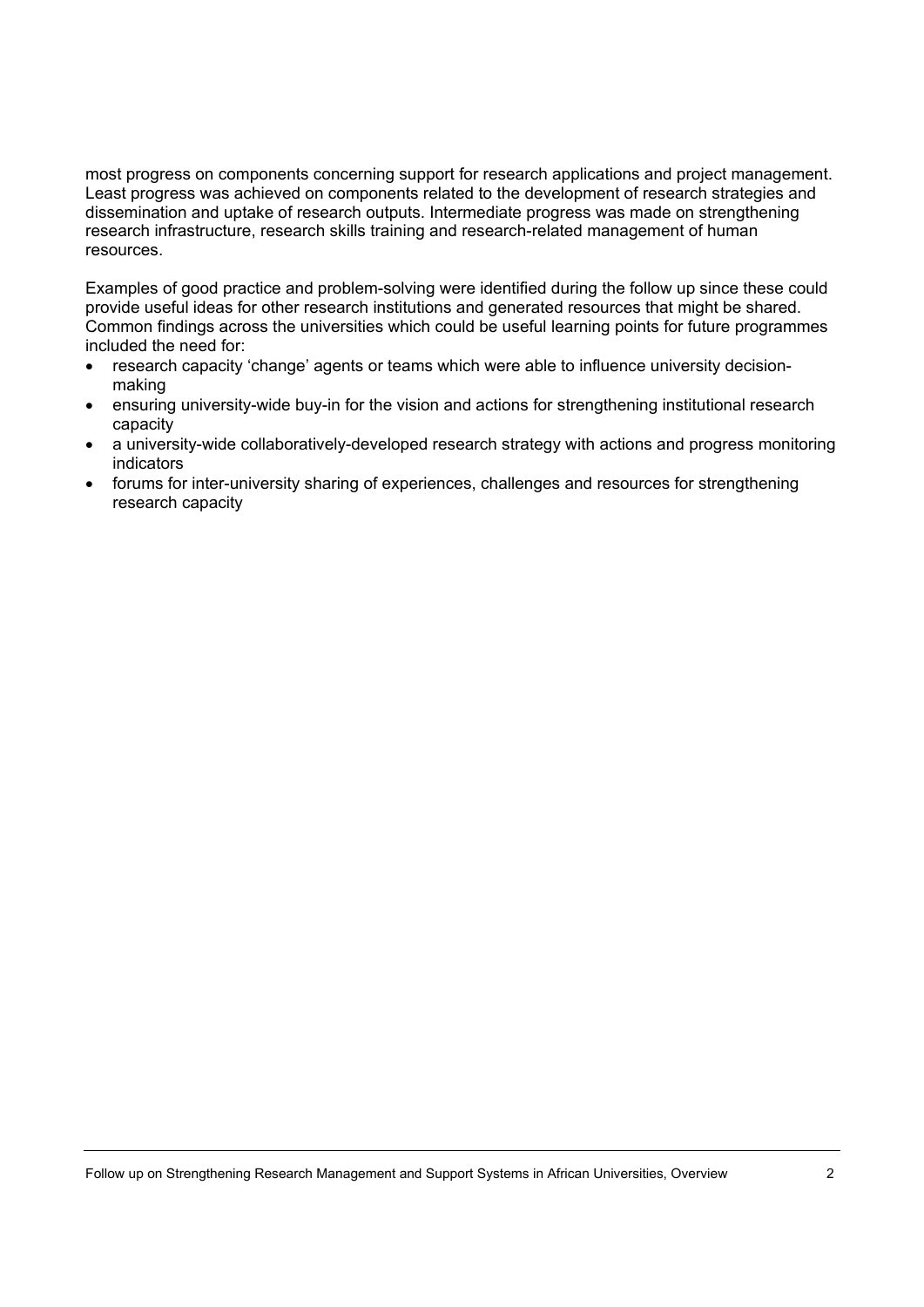## **2. Introduction**

The overall goal of the MCDC programme (2009-16) was to improve malaria research capacity in Africa. A key aim of the MCDC programme was to strengthen the capacity of the programmes' African partner universities to provide high quality academic, administrative and financial support for internationally-recognised research activities. To contribute to achieving this aim, LSTM's Capacity Research Unit (CRU) worked with MCDC between 2009 and 2012 to appraise practices, procedures and facilities for PhD students in the African partner universities. In 2013 MCDC requested CRU to broaden this approach to encompass the research support systems and structures within its partner institutions (see Appendix 1 for Terms of Reference). This required CRU to develop and implement a new set of tools that could be used to plan, monitor and evaluate activities that supported research across departments and institutions and became the Research Management and Support Systems (RMSS) project (2014-16). RMSS involved reviewing activities designed to strengthen the research support systems and structures within four of MCDC's partner African universities<sup>1</sup> and identifying gaps that could be addressed within the time scale of the project.

In 2014, at the beginning of the MCDC RMSS programme, CRU conducted a synthesis of published evidence to devise a list that encapsulated all the elements an institution needed to produce international quality research. This list was used to define the 'ideal' capacity needed within a university to manage and support international quality research and was used to guide the process and tools (interview guides, document reviews and observation guides for institutional research facilities) for data collection during the site visits. The CRU research team visited four MCDC partner universities in September and October 2014, using the pre-designed data collection process and tools to document the existing capacity in research support systems within the universities. Comparison of current capacity with the 'ideal' capacity enabled gaps to be identified by the CRU team and prioritized through discussions with the university staff. A list of recommendations for solving the capacity gaps was drawn up for each of the four universities and agreed during the debriefing sessions held at the end of the site visits.

Individual reports of the baseline findings in each institution, and an overview report 2 providing a summary across all the universities were completed in 2014. The overview report outlined how the baseline review of the universities' research support systems was designed and conducted during site visits to the four African universities between September and November 2014. It described how the methods and data collection tools were developed, and synthesised key findings, including examples of good practice. It also described gaps in the research support systems that were common across the universities. The individual institutional reports included recommendations to address any gaps in order to assist the universities to develop action plans. The overview report summarised these recommendations (see appendix 2) to help MCDC and other agencies plan and coordinate effective targeting of resources towards common weak areas in African universities' research support systems.

MCDC had allocated some funds (~£25,000/university) that the four universities could use to implement some of the recommendations from the 2014 reviews. Funds were awarded based on submission of a justified budget by the four Principal Investigators (PIs). PIs were asked to complete an award action plan template detailing their chosen action points from the RMSS report recommendations (with deliverables, proposed completion dates, resources and budget allocated) and

Follow up on Strengthening Research Management and Support Systems in African Universities, Overview 3

<sup>-</sup>1 College of Medicine, Malawi; Faculté de Médicine, Pharmacie et Odontostomatologie, Senegal; Kilimanjaro Christian Medical College, Tanzania; School of Medical Sciences, Ghana

 $2$  Available online at:

http://www.mcdconsortium.org/sites/www.mcdconsortium.org/files/MCDC%20RMSS%20overview%20report%20FINAL%209 jan15\_0.pdf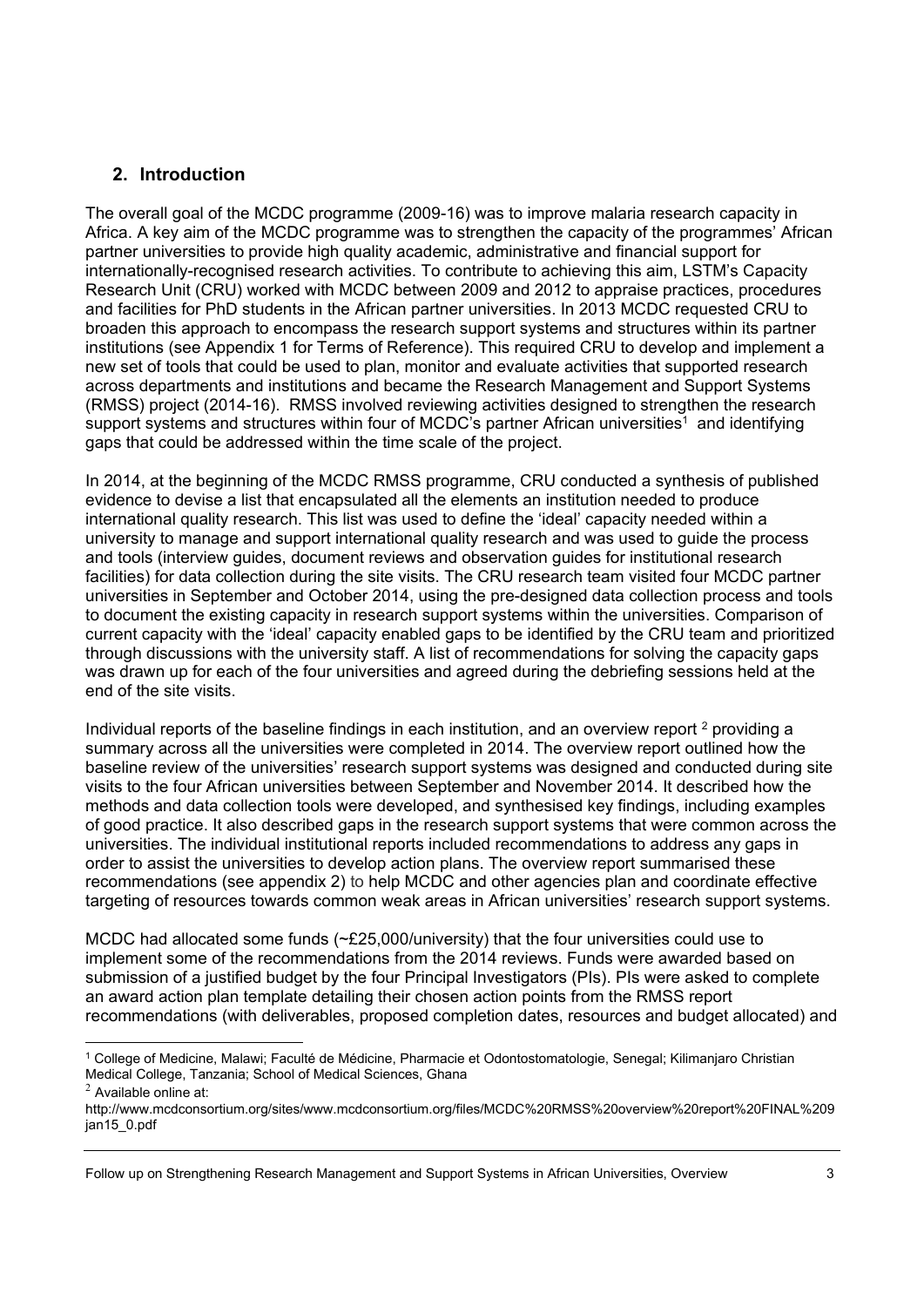advised to select items that they believed they could deliver by December 2015 (later amended to February 2016). We followed the progress of each institution in implementing their action plans from January 2015-May 2016 with quarterly Skype or telephone meetings. To analyse data for this final overview report, results were inserted in a matrix which listed all the recommendations for each institution from the baseline 2014 RMSS report.

This 2016 overview report outlines our key findings of the follow up meetings across all four universities and complements the individual reports that we produced for each institution. In this final overview report we document progress in achieving the recommendations in the baseline overview report from 2014 and indicate, where possible, MCDC's contribution to strengthening institutional systems for research management and support in the partner African universities. The findings are organized around the same components of institutional research systems and structures components as in the 2014 RMSS baseline report, namely

- 1. Research Strategies and Policies
- 2. Institutional Support Services and Infrastructure
- 3. Supporting Funding Applications
- 4. Project Management and Control
- 5. Human Resource Management for Research
- 6. Human Resource Development for Research
- 7. External Promotion of Research
- 8. National Research Engagement

Since there is increasing international investment in the 'consortium' model for supporting capacity strengthening in poorer countries, we have also attempted to draw out challenges, solutions and potential lessons that could be shared to guide future similar programmes based on a consortium model.

#### **3. Methods**

The methods for conducting the baseline RMSS study are described in the 2014 overview report. Briefly, since there was no single benchmark document which detailed all the support systems needed in a university to underpin the management and generation of research of international quality, we conducted a literature search and consulted with 'experts' to reach a 'saturated' list of all aspects of structures and systems needed by research institutions to become internationally successful. These were grouped into eight components (see introduction) and tools and methods developed to enable us to collect data interviews, by observing facilities and by reviewing the universities' documentation – these three methods made up the 'data collection toolkit'. A range of interview guides were developed for different interviewees (i.e. Heads of Department/Institute Deans or Principles; Principal Investigators; Research Support Staff such as administration, finance, human resources, communications, ethics and laboratories) making sure that all aspects of the eight themes were covered. Data was collected during site visits to each institution during 2014-15, and validated and accuracy checked during a de-brief session at the end of each visit. Each institution was provided with a confidential report and an open access overview report summarising common findings and recommendations across the universities was also produced.

Data for the final 2016 individual and overview reports were collected through Skype and telephone interviews only; no site visits were conducted. Approximately quarterly interviews were pre-arranged with the PIs and lasted 20-40 minutes. Any actions they had taken to strengthen RMSS or to implement the recommendations in their individual and the overview reports were discussed and their

Follow up on Strengthening Research Management and Support Systems in African Universities, Overview 4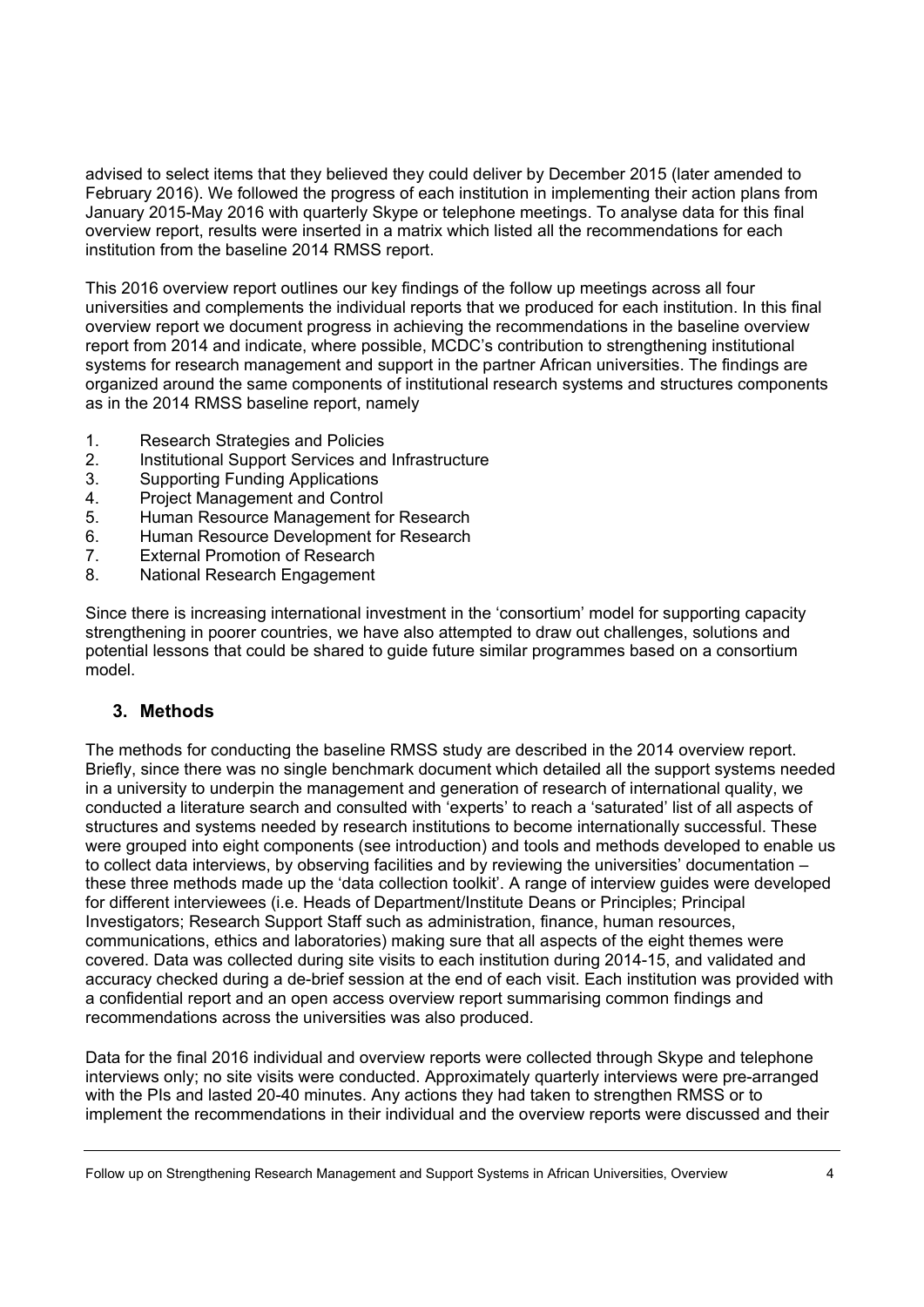responses documented. To be able to identify examples of good practice and to learn lessons that could be used in future programmes, particular attention was paid to any successes they had achieved or challenges they experienced and they were asked to identify reasons for these. Drafts of the final individual reports were sent to the PIs and the draft overview report was sent to the MCDC PI and secretariat. Comments received were incorporated into the final versions of the reports.

## **4. Limitations of the review**

The information presented in this report is based exclusively on self-reported progress by the PIs and has not been independently verified. The use of Skype and phone interviews meant that sometimes the quality of the line was not always optimal which made it difficult to have lengthy conversations or to pursue specific topics in depth. Often several emails were needed to engage the PIs in the interviews. Overall 11 skype interviews were conducted during the 14 month follow up period, 4 interviews with institution 1, 1 with institution 2, 3 with institution 3 and 3 with institution 4.

A significant limitation on progress with activities in the institutions was the lack of funds. Although the initial plan was for each institution to receive £25,000 to fulfil aspects of their research strengthening action plans, there were several challenges which meant that one institution had received £9,990 (as of 25<sup>th</sup> May 2016), and two had received no funding<sup>3</sup> (one of these institutions reported using institutional funds to underwrite the activities). The findings outlined below must therefore be interpreted in the knowledge that any progress achieved occurred with limited or no funds. This in itself is a useful indicator of what might be achieved by other research institutions in Africa who do not have external support.

## **5. Findings**

Progress for each of the (anonymised) institutions against recommendations from their own individual baseline 2014 RMSS reports is summarised in table 1 and categorised under each of the eight themes. The information provided by the PIs has been interpreted subjectively using a rough scoring system to gauge whether the collective progress against the action plans for all four institutions was 'good', 'moderate' or 'little/none'. This information is provided in order to understand which components of research support systems institutions found most easy to address and which were the hardest. This is based only on four institutions but our preliminary observations from working with other research consortia in Africa suggest that findings may be similar in other institutions.

## *5.1 Themes with good progress*

Themes where all institutions made good progress were 'Supporting Funding Applications' and 'Project Management and Control'. Examples of actions that had been taken for 'Supporting Funding Applications' included setting up research databases, developing guidelines for preparing proposals, and support for proposals from research grant office staff. Actions for 'Project Management and Control' included processes for formal sign-off of grant contracts, training on grants management or researchers and support staff, and dedicated research administrators.

## *5.2 Themes with moderate progress*

Themes in which some progress had been made were 'Human Resource Development for Research', 'Institutional Support Services Infrastructure' and 'Human Resource Management for Research'. Under 'Human Resource Development for Research' mentoring for researchers had begun, and some courses for induction and research skills had introduced but in general these were not yet fully

-

<sup>3</sup> No information was available for one institution

Follow up on Strengthening Research Management and Support Systems in African Universities, Overview 5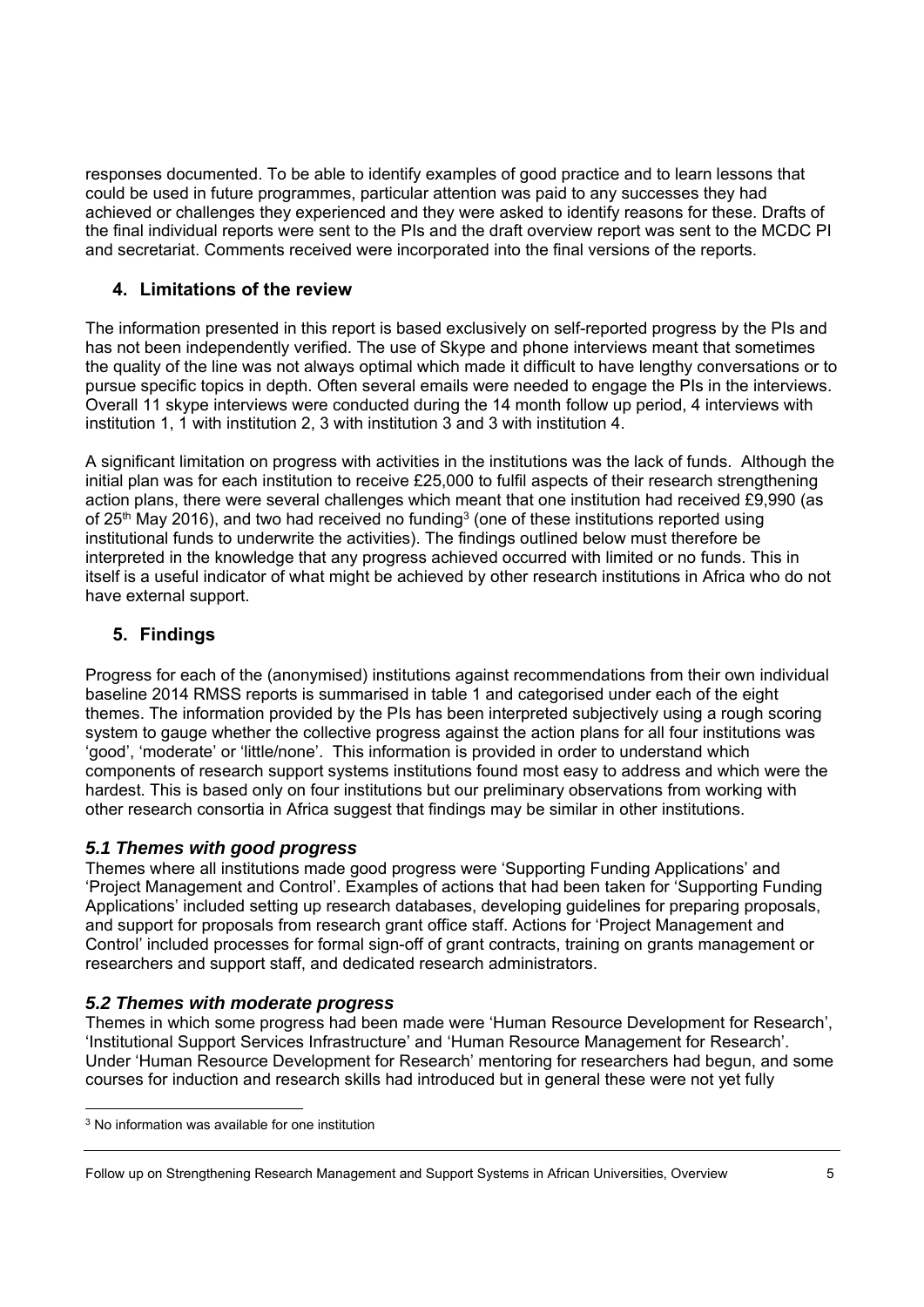embedded in the institutions. Infrastructural improvements included establishing research support offices to help with proposals and project management, improvements to IT systems and moves towards accreditation and sustainable funding for research laboratories. For the 'Human Resource Management for Research' theme institutions had strengthened their recruitment and employment policies for research staff and were planning to formally develop and institutionalise post-graduate programmes and personal development plans.

### *5.3 Themes with least progress*

Although Research Strategies and Policies', 'National Research Engagement' and 'External Promotion of Research' were the themes with the least progress some activities had been implemented. In some institutions consultations concerning research strategies had taken place but difficulties had been encountered in ensuring that departmental or college-level strategies matched those of the universities, some of which were also at the planning stage. External promotion of research and engagement of research users proved to be the most difficult themes on which to make substantial progress. Nevertheless there were some achievements including training in research communications for researchers, updating of research activities on websites, specific policies on research uptake, support to attend conferences, annual research reports and plans for specialist research uptake staff or units.

#### **6. Examples of good practice and problem-solving**

The following examples are from the four universities (anonymised) and may provide useful ideas for other research institutions and possibly, resources which may be shared.

#### *Strategies and policies*

 Through a broad consultative process an institution developed a research strategy based on a SWOT analysis by all departments and agreed during a workshop involving researchers, university officials, research support staff and representatives from external national agencies, the Ministry of Health and international research consortia.

#### *Preparing grant proposals*

- A user friendly "How-to" document has been produced with flow charts on key steps needed to develop research proposals.
- A framework for calculating a proportion of staff time to be included in proposals for grants management has been established
- Topic-specific research groups have been formed which can respond to funding calls and collaboration opportunities
- A legal unit has been set up to guide the contract review process and a contract template and checklist developed

#### *Managing projects*

- Standard operating procedures for expenses and account management have been developed and validated with PIs, finance and administrative officers.
- Quarterly meetings with PIs are used to address financial management of project grants

#### *Research laboratories*

 A Laboratory Committee has been formed and inventoried all key laboratory resources within the College and research affiliates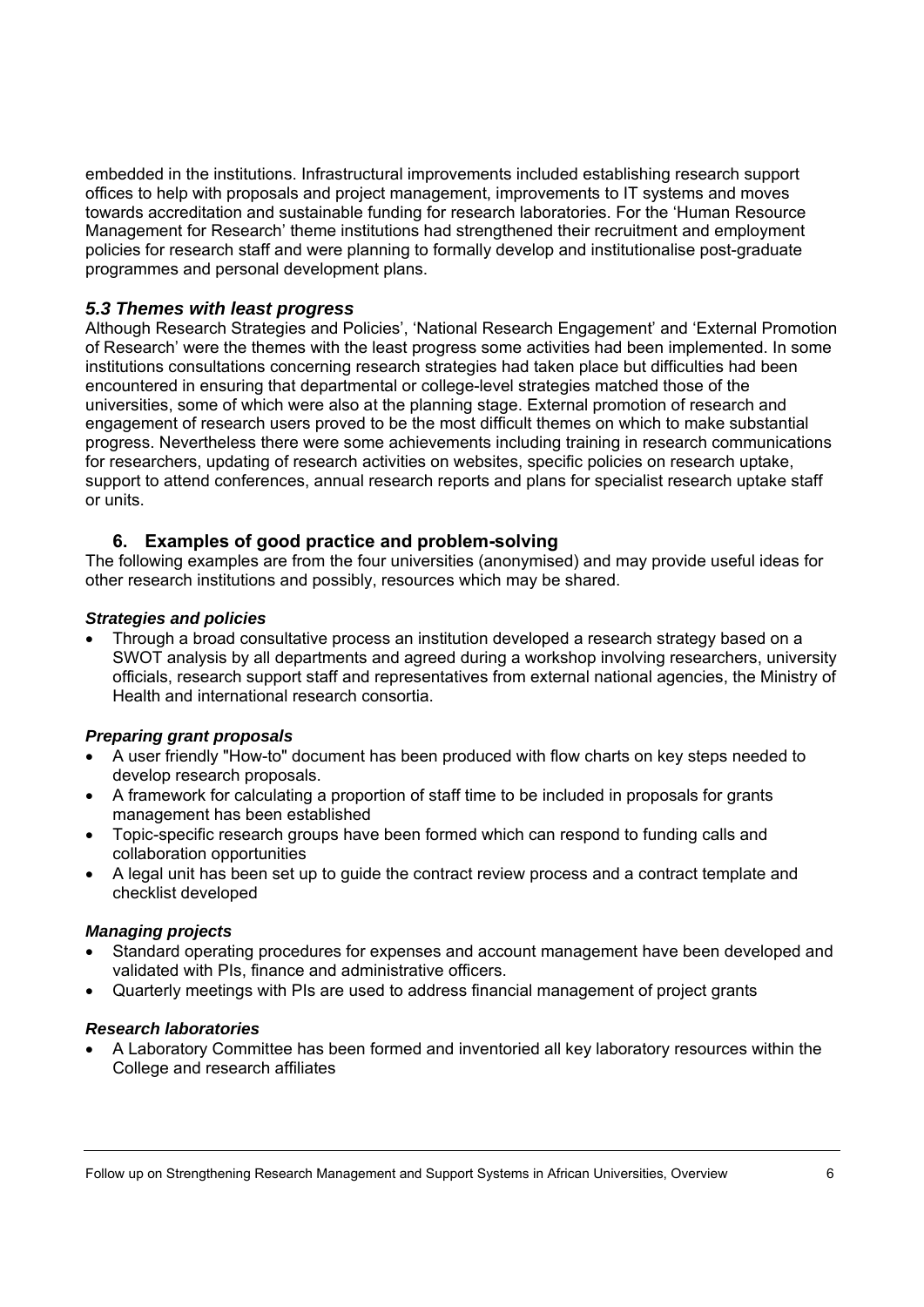#### *Research training*

- An annual research training calendar has been developed for research staff based on a formal training needs assessment
- Regular training is provided by a university on the roles and responsibilities of PIs, administrators and finance staff throughout the grant life cycle

#### *Research careers*

- A College Career Development Centre has been established and stocked with training aids and other resources
- HR staff are included in planning for research staff development

#### *Research dissemination and uptake*

- A visually attractive and readable annual university research report has been made publically available on the university's website. It chronicles recent research activities from individuals, departments and colleges and includes information about MCDC as a major programme.
- A university research uptake strategy has been published
- Research is disseminated beyond universities through annual PhD symposia and by hosting a meeting of leading thinkers in science, policy, industry and civil society in Africa

#### **7. Challenges, lessons and recommendations for funders and managers of future institutional research capacity strengthening programmes**

Some of the challenges and lessons that could be used to inform future institutional research capacity strengthening programmes are highlighted in the following section. The initial entry point into the institutions' RMSS was through the MCDC's partner PI and their own department. However many of the capacity gaps occurred at supra-departmental level and required actions by, for example, the post graduate Dean or university information technology teams. In some cases the PI may have found it difficult to influence these actions since their ability to be 'change agents' was partly dependent on their own seniority and their personal interactions with senior institutional officials. Some of the findings had implications across the university but non-MCDC departments may have felt that the findings were not directly relevant for them since they had not been included in the process since this was beyond the scope and resources of the RMSS project. One of the institutions had convened a formal group to develop and implement an action plan with a strong focus on engagement at high institutional level which was effective in getting buy-in, action planning and effecting change.

#### **Recommendations**

An inclusive approach involving buy-in and active participation by all university departments and senior officials is needed to enable institution-wide changes to be implemented

The main contact person needs to be influential and well-connected if they are to act efficiently as a 'change agent' for improving RMSS across a whole institution. Alternatively, or in addition, they could be part of a 'change' team which has a direct communication channel to senior officials and which would have more weight in influencing action plans and budgets.

The approach to conducting the RMSS research capacity strengthening review was based on a comprehensive review of the global literature. This included, but was not restricted to, relevant information from Africa. It was transferable across these diverse institutions which had different levels of maturity and sophistication of their RMSS. However it is possible that the African institutions have particular needs with respect to such a review that were either not captured by our approach or that

Follow up on Strengthening Research Management and Support Systems in African Universities, Overview 7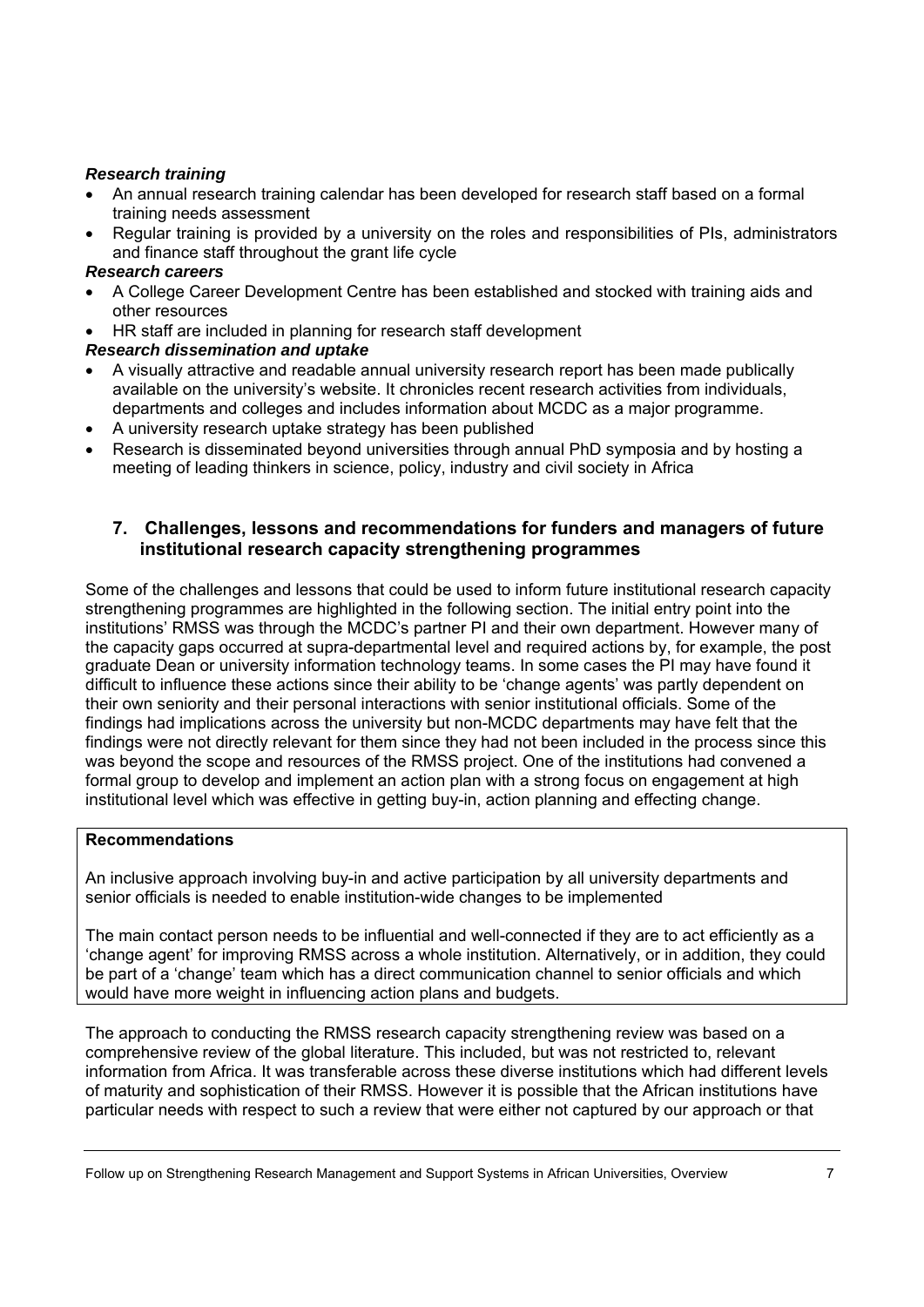needed special emphasis. The tools and methods we used were shared with the PIs in advance of the review but it is possible that at that early stage they were unclear about exactly what the review would entail. There were no specific areas of the review that either the review team or the participants noted as missing and it is hoped that this report may help to adjust some of the emphasis in future such reviews towards areas that the institutions commonly found to be particularly challenging.

#### **Recommendation**

The tools and approach for conducting an RMSS should be shared widely across the institution in advance of the review to obtain broad inputs and ensure that the review will achieve the outcomes desired by the institutions as well as by those commissioning the review.

Strengthening research capacity of institutions in Africa and other resource-constrained settings is gaining much momentum among development agencies and funders. Consequently it is not unusual, as in this case, to find multiple players working on RMSS and we found examples of potential duplication of activities within a single institution. Their inputs need to be coordinated across the institution to maximise the benefits and so that efforts can be targeted towards priority needs. Having a systematic and comprehensive review of all the RMSS can help to guide and monitor progress towards the overall goal of creating internationally-competitive, high-quality research institutions. All the institutions found it helpful to have an unbiased external team to assist with the review since this helped to deal equitably with sensitive issues and also facilitated meetings with difficult-to-access senior officials.

#### **Recommendation**

Institutions need to have their own strategy to enhance their research capacity based on a comprehensive, holistic review. The strategy should be based on an on-site review of existing research capacity using evidence-informed approaches and tools and involving an external independent team. Implementation of the strategy should be supported by an action plan with indicators so that progress can be monitored and demonstrated. Inputs from different agencies should be coordinated using the strategy and plan to avoid duplication and promote synergies.

Several challenges were common across institutions and there were several examples of innovative solutions. There is much to be gained through exchange or study visits between research institutions in Africa, or through joint workshops where experiences and solutions of institutions which all face similar resource constraints can be shared and new collaborations for research systems (rather than research projects) can be forged.

#### **Recommendation**

Future programmes for strengthening institutional research capacity should incorporate mechanisms for inter-institutional sharing of challenges and solutions through exchange visits and joint workshops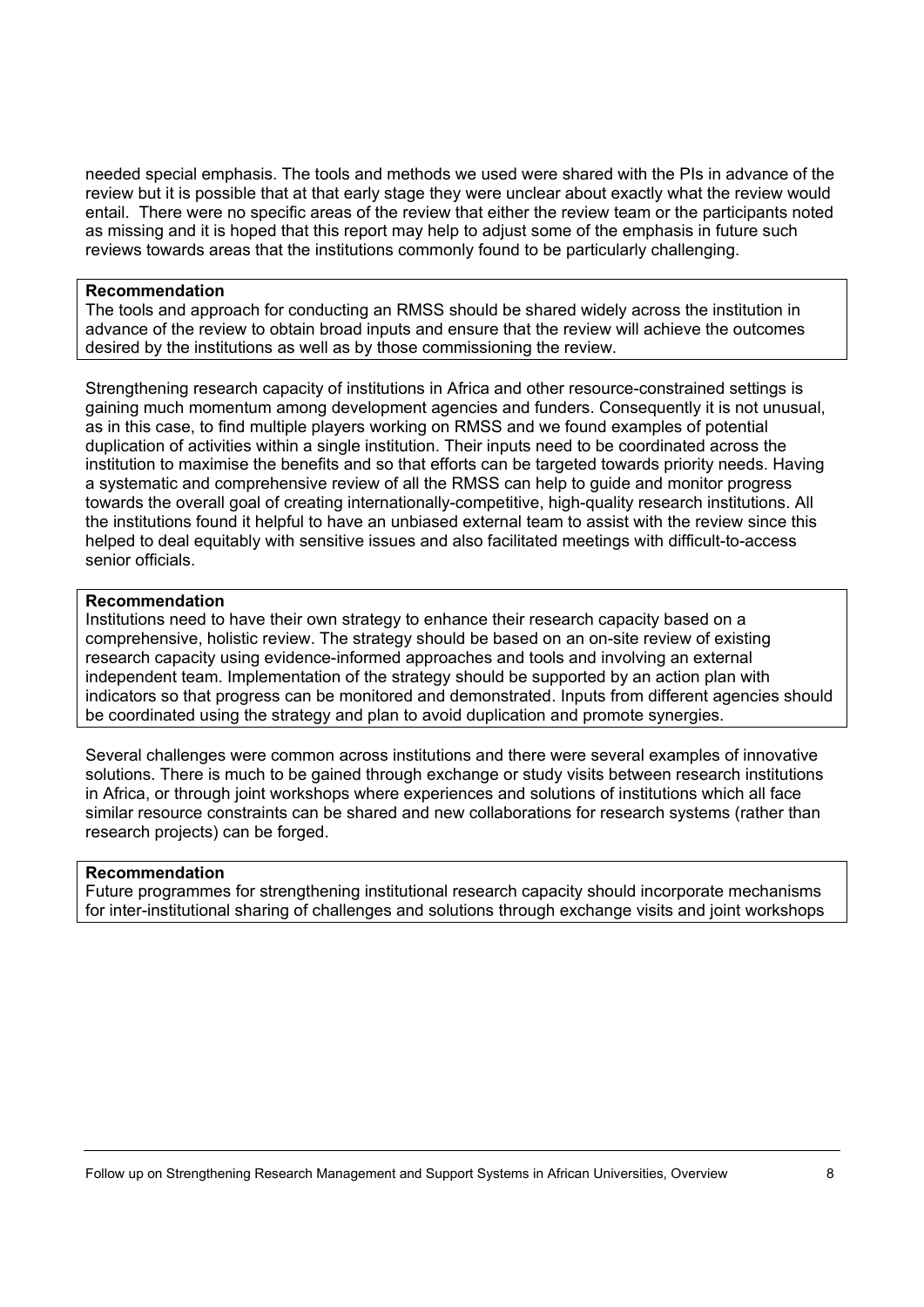#### **8. Quotes from interviewees**

"It was very useful to get an overview of the whole system from an outside team"

"Senior staff are really engaging with this. They understand the importance of the MCDC/RMSS program so it's only funds (delay from MCDC) stopping things progressing but things will then move on"

"The follow up process was helpful to keep me focused on understanding the changes occurring across the college and in all areas of research management."

"Certain areas that the overall report helped when I was presenting the sensitive issues that there are common problems - instead of feeling hopeless, we felt we were doing better in some areas. We knew most of the things knowing that here are political issues. If the recommendation had come from within that could have caused issues [feeling looked down on different departments]

"As an outside evaluation it simulated honest and fair discussion between us all. The report was very fair, it didn't just focus on admin or finance but had points for researchers. I presented the findings of the report at the strategy meeting, everyone felt the report was fair and demonstrated our strengths as well- moving in the right direction but gave areas as points of weaknesses. Everyone said it didn't say anything we didn't know but as an outside organisation produced it there were no biases. That's why everyone has agreed we need to move forward"

"A piecemeal approach would not be effective at all. If we are serious about improving RMSS we need to look at each area. We can then leverage funding from the college of medicine. We used this to make sure every area is funded."

"It would help if the report was in French, with logos, stamp and signature so they know it is from you. An official version. Otherwise a translation is not taken seriously"

"The RMSS project definitely helped to raise awareness of all the challenges we are facing, that we need more funds and to improve the environment, it highlight difficulties and that all the partners are now really interested in helping African institutions. It enabled us to start some concrete actions and now we have institutional buy in, now they are engaged and committed to go further"

"RMSS was a useful project but the funding issues have detracted and stopped forward movement. We have had to use funds from other activities to cover projects and this has caused anxiety."

"On-going follow up was helpful to keep on track with forward movement"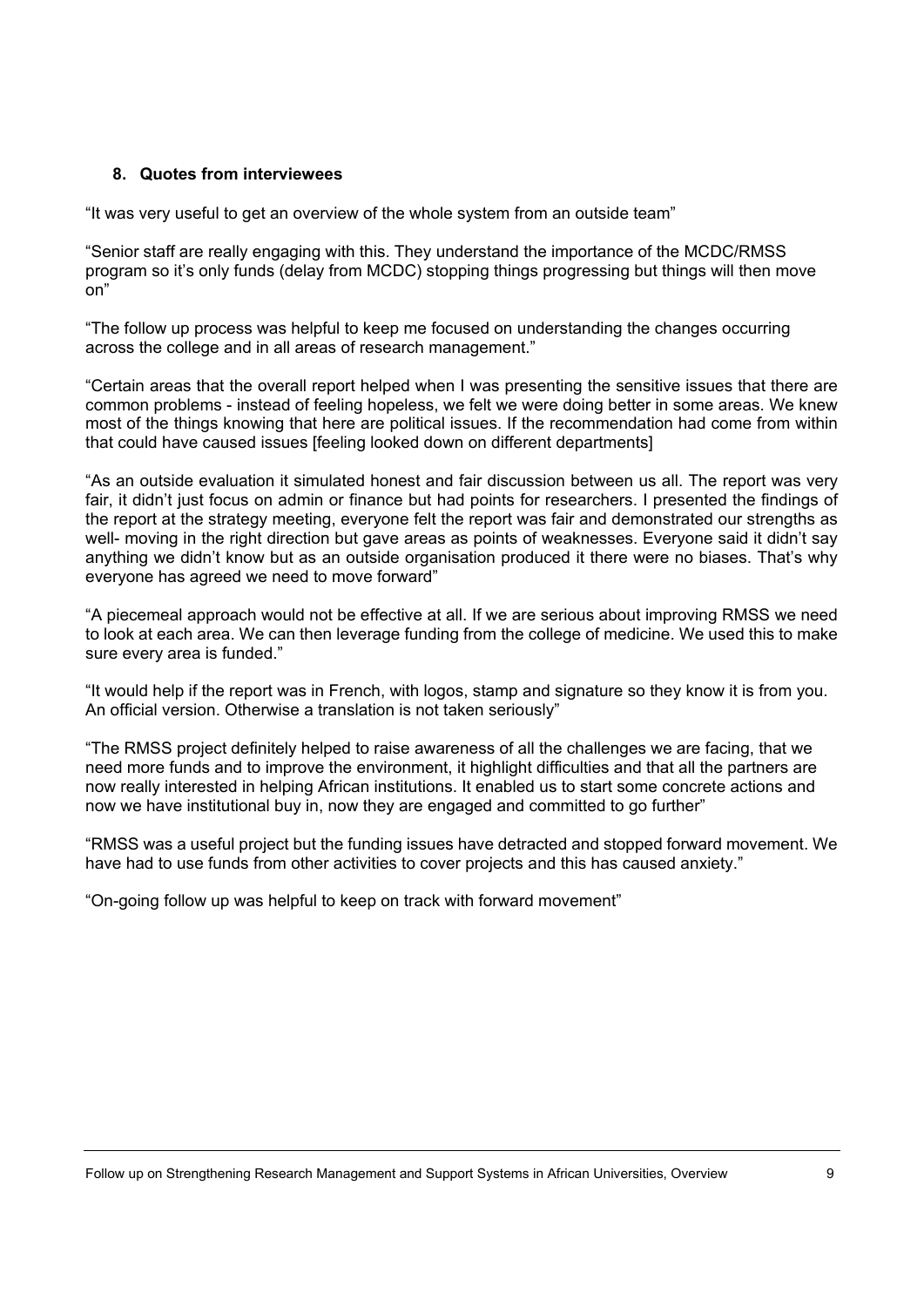## **9. Table 1. Progress on action plans for each institution during 2015-16**

A subjective assessment was made by the research team about overall indicative progress across all institutions based on pooling findings from each individual institution.

| <b>RMSS Theme</b>                                                                                         | PROGRESS WITH ACTION PLANS 2015-16                                                                                                                                                                               |                                                                                                                                                                                                                                                                  |                                                                                                                                                                                                                                                                             |                                                                                                                                                                                                                                                                                     |
|-----------------------------------------------------------------------------------------------------------|------------------------------------------------------------------------------------------------------------------------------------------------------------------------------------------------------------------|------------------------------------------------------------------------------------------------------------------------------------------------------------------------------------------------------------------------------------------------------------------|-----------------------------------------------------------------------------------------------------------------------------------------------------------------------------------------------------------------------------------------------------------------------------|-------------------------------------------------------------------------------------------------------------------------------------------------------------------------------------------------------------------------------------------------------------------------------------|
| (and overall                                                                                              | <b>Institution 1</b>                                                                                                                                                                                             | <b>Institution 2</b>                                                                                                                                                                                                                                             | <b>Institution 3</b>                                                                                                                                                                                                                                                        | <b>Institution 4</b>                                                                                                                                                                                                                                                                |
| progress)                                                                                                 |                                                                                                                                                                                                                  |                                                                                                                                                                                                                                                                  |                                                                                                                                                                                                                                                                             |                                                                                                                                                                                                                                                                                     |
| <b>Research</b><br><b>Strategies and</b><br><b>Policies</b><br>(little<br>progress)                       | University level<br>strategy being<br>approved but College<br>level not yet<br>developed.<br>A new university-wide<br>research database<br>now in place. A small<br>University research<br>fund has been set up. | Consultation on the<br>strategy has taken<br>place. A draft<br>document is being<br>written to submit for<br>management<br>approval.<br>Research<br>management<br>software has been<br>installed to manage<br>the research<br>database                           | A research grant office is<br>planned for early 2016<br>and a research database<br>will be created within<br>this office.                                                                                                                                                   | Strategy is on-hold as<br>wide-scale<br>institutional<br>constitutional change<br>is underway.                                                                                                                                                                                      |
| <b>Institutional</b><br><b>Support</b><br><b>Services and</b><br>Infrastructure<br>(moderate<br>progress) | Work is on-going to<br>coordinate inputs to<br>proposals and grant<br>management by PIs<br>and finance staff.<br>Workshops took place<br>in 2015.                                                                | MoU and SoP in<br>development for<br>grant related<br>activities.<br>ICT policies for<br>marketing and staff<br>engagement are<br>being developed.<br>Sustainability<br>planning for lab<br>resources and<br>budgeting is<br>underway.                           | Instalment of high speed<br>internet (DSL) at the<br>Department of Biology,<br>the PhD dedicated space<br>and the Faculty library.<br>Steps towards formal<br>accreditation of quality<br>assurance processes and<br>certification for the<br>department labs has<br>begun. | Progress has been<br>made in establishing a<br>research support<br>office (grants unit)<br>with administrators<br>and financial staff<br>appointed.                                                                                                                                 |
| <b>Supporting</b><br><b>Funding</b><br><b>Applications</b><br>(good<br>progress)                          | A university-wide<br>database has been<br>implemented.<br>The finance office is<br>now involved in<br>proposal<br>development and<br>joint training has<br>taken place.                                          | Information about<br>the RSC's services<br>has been<br>disseminated.<br>"How-to" guideline<br>on developing<br>research proposals<br>with a budget<br>framework and<br>checklists has been<br>launched.<br>A research careers<br>development<br>webpage has been | Implementation of a<br>research grant office and<br>recruitment of a<br>research coordinator has<br>been agreed.                                                                                                                                                            | Administrators from<br>the research/grants<br>office have been<br>assisting the PIs<br>during processes of<br>proposal<br>development,<br>registering projects<br>and tracking<br>implementation and<br>management.<br>The Grant office has<br>been registered to<br>several "calls |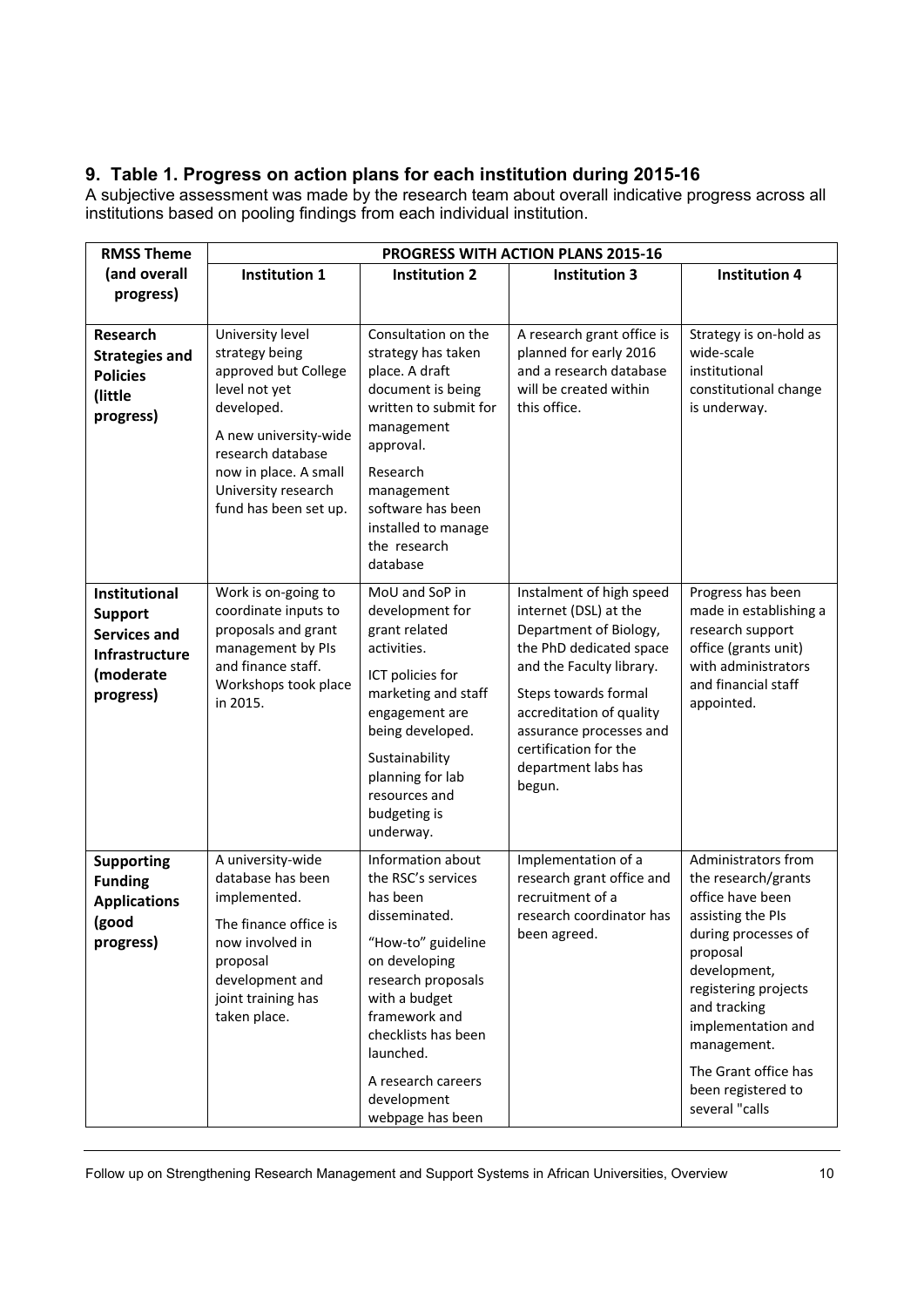|                                                                                          |                                                                                                                                                                                                                                                                                                                                                         | developed with<br>materials for<br>fledgling researchers                                                                                                                                                                                                                                                                                                             |                                                                                                                                                                                                                                                                                                            | application portals"<br>and a database of<br>researcher interests is<br>being created.                                                                                                                                                                                                                |
|------------------------------------------------------------------------------------------|---------------------------------------------------------------------------------------------------------------------------------------------------------------------------------------------------------------------------------------------------------------------------------------------------------------------------------------------------------|----------------------------------------------------------------------------------------------------------------------------------------------------------------------------------------------------------------------------------------------------------------------------------------------------------------------------------------------------------------------|------------------------------------------------------------------------------------------------------------------------------------------------------------------------------------------------------------------------------------------------------------------------------------------------------------|-------------------------------------------------------------------------------------------------------------------------------------------------------------------------------------------------------------------------------------------------------------------------------------------------------|
| Project<br><b>Management</b><br>and Control<br>(good<br>progress)                        | Contract review, sign<br>off and risk<br>management<br>procedures have<br>been strengthened<br>with contracts signed<br>off by Provosts or<br>Deans of Colleges.<br>Need for in-house<br>training for admin to<br>support PIs identified.                                                                                                               | New systems for pre-<br>and post-award<br>management have<br>been developed.<br>A new policy for<br>compulsory post-<br>award "Grants<br>Management"<br>inductions for all<br>successful Principal<br>Investigators is<br>available.<br>A Grants<br>administrator has<br>now been appointed.<br>A legal unit has been<br>set up in the<br>Research Support<br>Centre | SOPs for expenses and<br>account management<br>have been developed<br>and validated with PIs,<br>finance and<br>administrative officers                                                                                                                                                                    | Project management<br>procedures are now<br>overseen by an<br>administrator who<br>manages the grant<br>and liaises with the PI<br>on the<br>implementation of the<br>project.<br>The financial<br>management system<br>PASTEL is being used<br>but staff need training<br>to upload project<br>data. |
| Human<br><b>Resource</b><br><b>Management</b><br>for Research<br>(moderate<br>progress)  | HR recruitment<br>policies and<br>procedures for<br>project staff have<br>been reviewed and<br>developed.<br>A new staff<br>development<br>programme (which<br>assessed staff needs<br>and created a training<br>schedule) has been<br>launched<br>On-going meetings<br>are continuing to<br>discuss the need to<br>develop a post-<br>graduate program | A training needs<br>assessment for<br>research support<br>staff has been<br>completed and<br>training plans<br>developed.<br>Procedures for hiring<br>post-doctoral<br>fellows have been<br>established and<br>terms and conditions<br>of service defined.                                                                                                           | Project management<br>training courses and<br>cross site visits for<br>administrative staff and<br>early career researchers<br>have strengthened<br>human resource<br>management.<br>Staff needs for personal<br>development have been<br>identified but there is yet<br>to be a plan to address<br>these. | A team has been<br>formed to develop a<br>research scale based<br>on a national scale for<br>Researchers.<br>Post-doctoral<br>programmes are not<br>yet institutionalised                                                                                                                             |
| Human<br><b>Resource</b><br><b>Development</b><br>for Research<br>(moderate<br>progress) | Work is still on-going<br>to plan a formal<br>research-based<br>induction process for<br>project staff and<br>fledgling researchers.                                                                                                                                                                                                                    | Work has begun<br>towards a<br>comprehensive<br>competency-based<br>capacity building<br>programme for                                                                                                                                                                                                                                                               | Progress made towards<br>adaptation and<br>institutionalisation of the<br>doctoral research<br>courses for researchers.<br>An external funder is<br>working with the                                                                                                                                       | The role of HR teams<br>in research staff<br>development has<br>been reviewed and<br>defined.<br>More work needs to<br>be done to build a                                                                                                                                                             |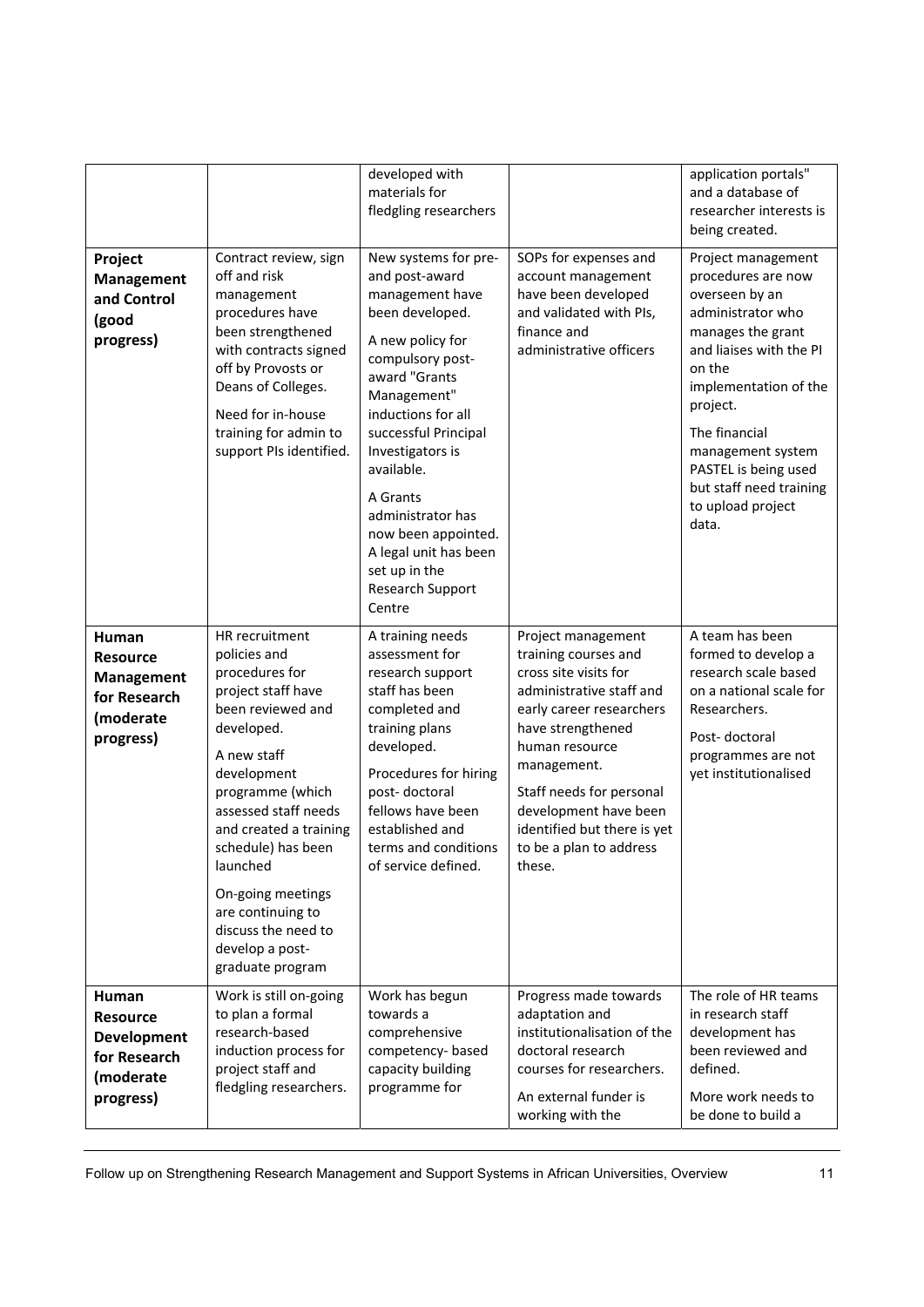|                                                                            | Mentorship training<br>and pairing has taken<br>place.                                                                                                                                                                                                                                                                                                                                                                                       | junior and senior<br>researchers.<br>A research capacity<br>gap validation<br>workshop and a<br>training needs<br>assessment for<br>research staff have<br>been conducted. An<br>annual research<br>training calendar has<br>been developed.                                                                                         | institution to plan<br>personal development<br>and leadership courses.                                                                                                                                                                                                                  | structured<br>programme of<br>capacity development<br>for new and existing<br>staff in research skills                                                                                                                                                                                   |
|----------------------------------------------------------------------------|----------------------------------------------------------------------------------------------------------------------------------------------------------------------------------------------------------------------------------------------------------------------------------------------------------------------------------------------------------------------------------------------------------------------------------------------|--------------------------------------------------------------------------------------------------------------------------------------------------------------------------------------------------------------------------------------------------------------------------------------------------------------------------------------|-----------------------------------------------------------------------------------------------------------------------------------------------------------------------------------------------------------------------------------------------------------------------------------------|------------------------------------------------------------------------------------------------------------------------------------------------------------------------------------------------------------------------------------------------------------------------------------------|
| <b>External</b><br><b>Promotion of</b><br>Research<br>(little<br>progress) | Some training and<br>mentoring in research<br>communication<br>provided by an<br>external agency.<br>Some improvement<br>of the research<br>projects on the<br>College website but<br>more needs to be<br>done to encourage<br>researchers to add<br>their details.<br>The academic board<br>are to incorporate<br>research uptake and<br>the management of<br>research outputs, into<br>the university's<br>centralised research<br>policy. | Research profiles of<br>faculty are being<br>posted on their<br>webpages.<br>The separate<br>research office<br>website is under<br>construction.<br>There are plans for a<br>Knowledge<br>Management Unit to<br>help achieve better<br>visibility of research<br>activities.                                                        | The Faculty of Medicine<br>website has been<br>updated with current<br>research projects.<br>The recruitment of a<br>communication officer is<br>planned, who will be<br>responsible for<br>supporting the<br>publicising and<br>dissemination of<br>research activities and<br>uptake. | The institution has a<br>strong external<br>collaborative network<br>including an annual<br>PhD symposium.<br>The planned new<br>research strategy will<br>embed research<br>dissemination and<br>uptake as a high<br>priority area.<br>Work is ongoing to<br>restructure the<br>website |
| <b>National</b><br><b>Research</b><br>Engagement<br>(little<br>progress)   | Mechanisms still need<br>to be established at<br>College and<br>departmental level to<br>promote, monitor<br>and record<br>communication and<br>to share<br>opportunities for<br>engagement between<br>projects.<br>The institution's work<br>with multi-national<br>partners on national<br>research engagement<br>will feed into the                                                                                                       | Key national health<br>policy making forums<br>have been targeted<br>with specifically-<br>designed materials.<br>A local travel grant<br>system is being<br>established to<br>support researchers<br>to attend national<br>meetings.<br>A template has been<br>developed for annual<br>research reports, to<br>highlight successes, | Currently participating in<br>national tailored<br>monitoring and<br>evaluation training<br>courses for medical<br>district officers and<br>health supervisors where<br>research results and<br>experience will be<br>shared                                                            | Several researchers<br>attend a national<br>research conference<br>in 2015 to disseminate<br>their projects.<br>Promotion of their<br>research into policy<br>and practice is not yet<br>stated in the research<br>strategy as a core<br>element of a<br>researchers'<br>responsibility  |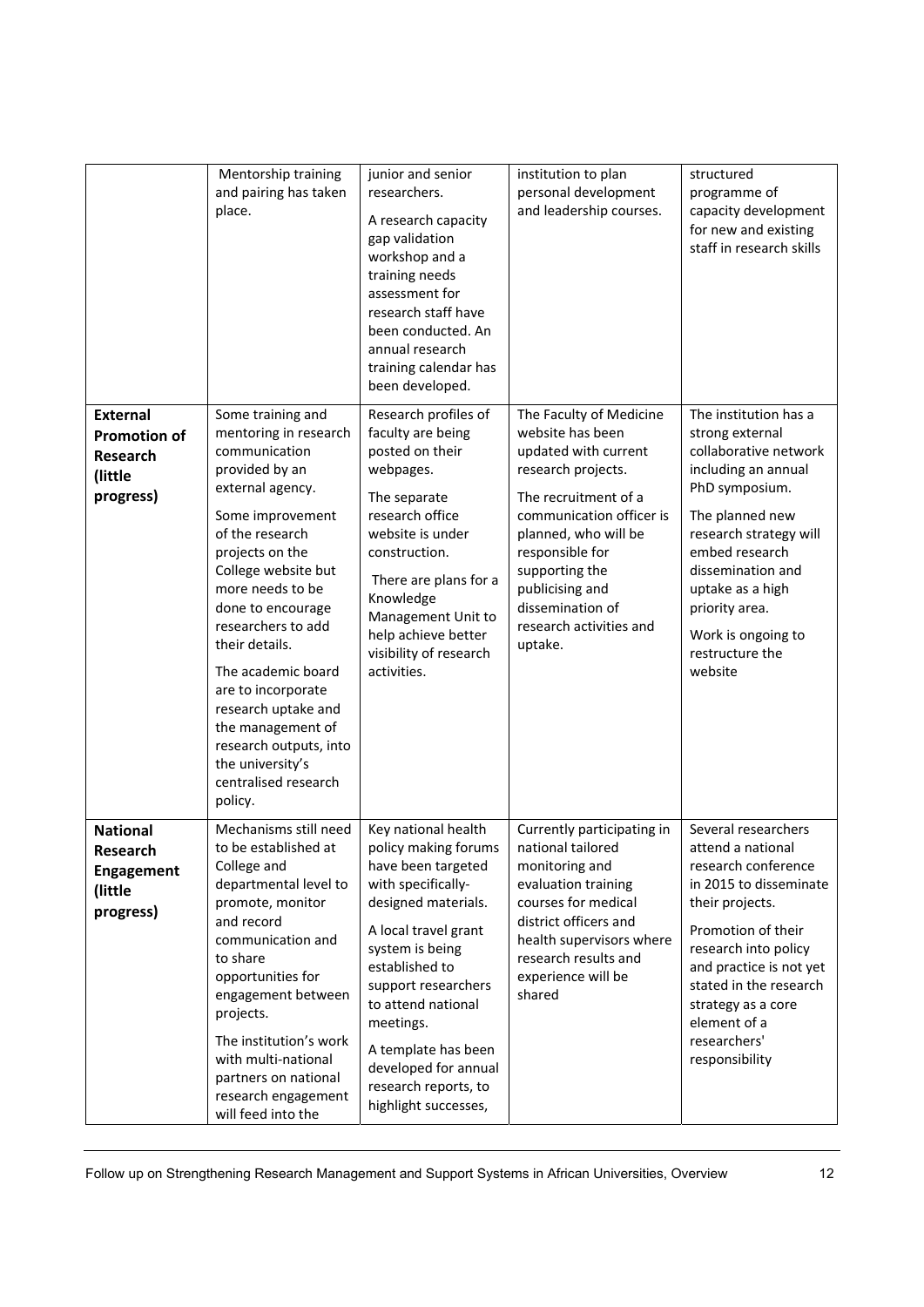| College's research<br>strategy. | failures and<br>opportunities for |  |
|---------------------------------|-----------------------------------|--|
|                                 | policy engagement                 |  |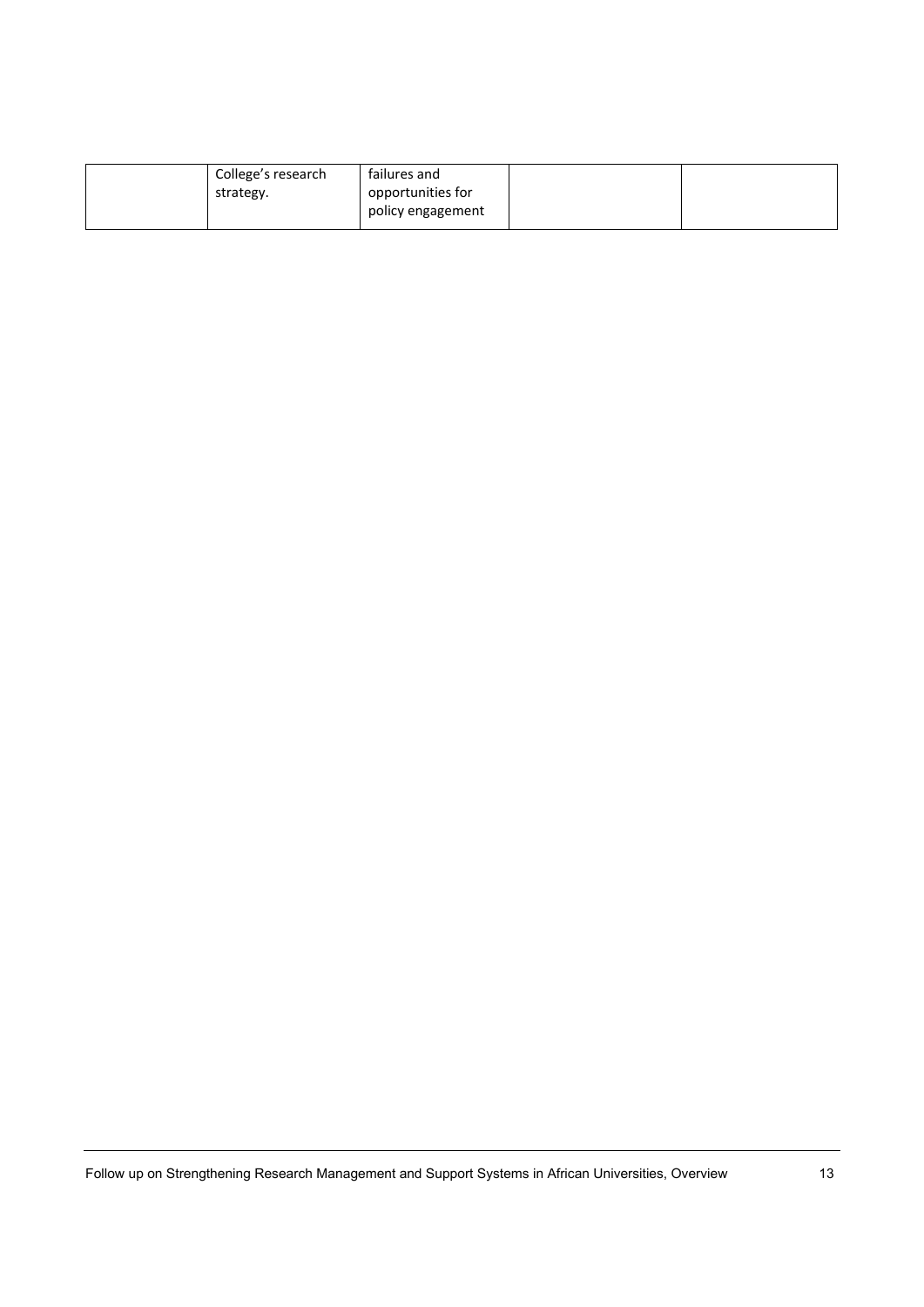#### **Appendix 1. Terms of Reference: research management support systems: review of capacity in MCDC's partner institutions (RMSS) follow up (Jan 2015-Feb 2016)**

#### **Objective**

To review progress on RMSS action points since October 2014 and identify and document opportunities for strengthening research support systems and structures within MCDC partner institutions

#### **Methods**

Through regular (e.g. quarterly) skype/telephone contact with PIs (or delegated person), document progress against the action plan (written after the initial baseline assessment in October 2014), identify challenges and successes with reasons, and support problem-solving and revisions to the action plan.

#### **Outputs RMSS Follow up**

The output will be a report which includes progress and developments since the baseline needs assessment and conclude with a series of prioritised recommendations, short and long-term objectives and a suggested way forward for each institution. A separate report with common needs identified across all four institutions will also be produced.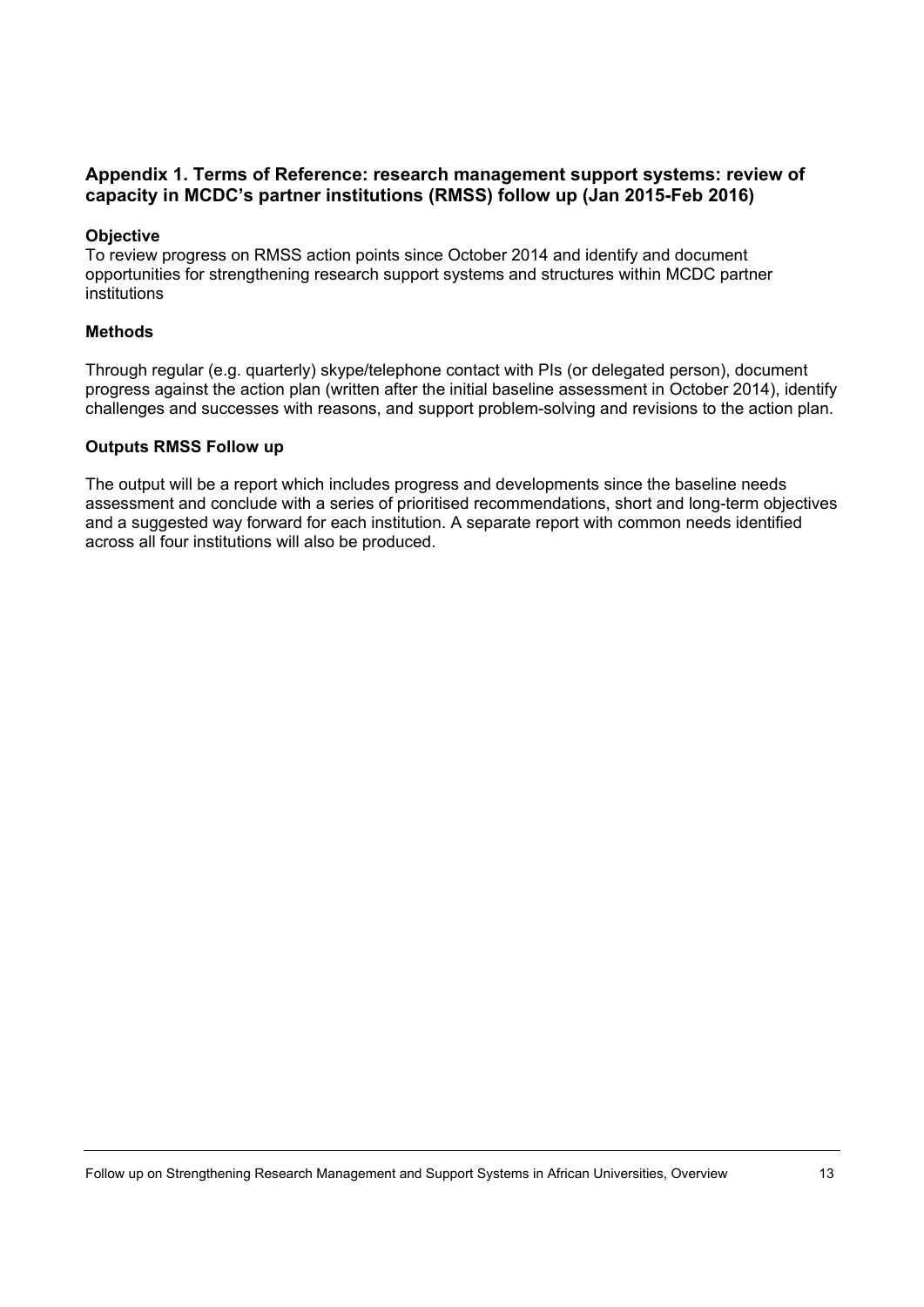## **Appendix 2. Recommendations from the 2014 baseline RMSS overview report**

## **Research Strategies and Policies**

- Departments/universities need an accessible research strategy with polices and guidelines to support its implementation
- Electronic research management support systems are needed to track proposals and projects and to document research income and disbursement including overheads

## **Institutional Support Services and Infrastructure**

- The roles and relationships between university level research coordination and 'onestop shop' research support offices at Faculty or College level need to be clarified
- The strategy for research support offices at Faculty or College level (i.e. should they develop research policies, systems and procedures? provide support for proposal development, contract issues, research training, procurement, project management?) needs to be clarified and mechanisms found for long term sustainability and buy-in by the researchers
- Achieve international laboratory accreditation for the institution's own laboratories; harmonise research laboratories' activities with those of affiliated organisations and establish clear processes and costs for researchers wishing to access these facilities
- Pro-actively plan the future of book libraries in the context of the shift to increasing use of e-resources, including their possible integration with ICT facilities
- Improve incorporation of existing training opportunities (e.g. provided by library and ICT staff) into a core skills training programme for researchers

## **Supporting Funding Applications**

- Set up mechanisms for timely, multi-disciplinary (e.g. finance, legal, ICT, laboratory, library, procurement) input into proposal development
- Set up a formal process for quality assurance and authorisation of proposals before submission and for tracking the outcome of submissions

## **Project Management and Control**

- Establish an electronic research information system to systematically manage and track all aspects of projects including the project agreement, protocol, budgets, funding requirements, accounting and audit, and to maximise recoupment of overheads
- Establish a formal project approval process, including and contract review and sign off
- Encourage researchers to include and budget for experienced administrators to help reduce the time they spend on project administration and to actively include other relevant inputs such as procurement expertise
- Provide joint training in financial management for researchers and finance officers and increase clarity and understanding about their various roles and responsibilities in relation to each other, the institution and the research funders

## **Human Resource Management for Research**

• There is a need to strengthen HR skills and structures so that they can better support researchers and research projects, and to ensure that project staff are university